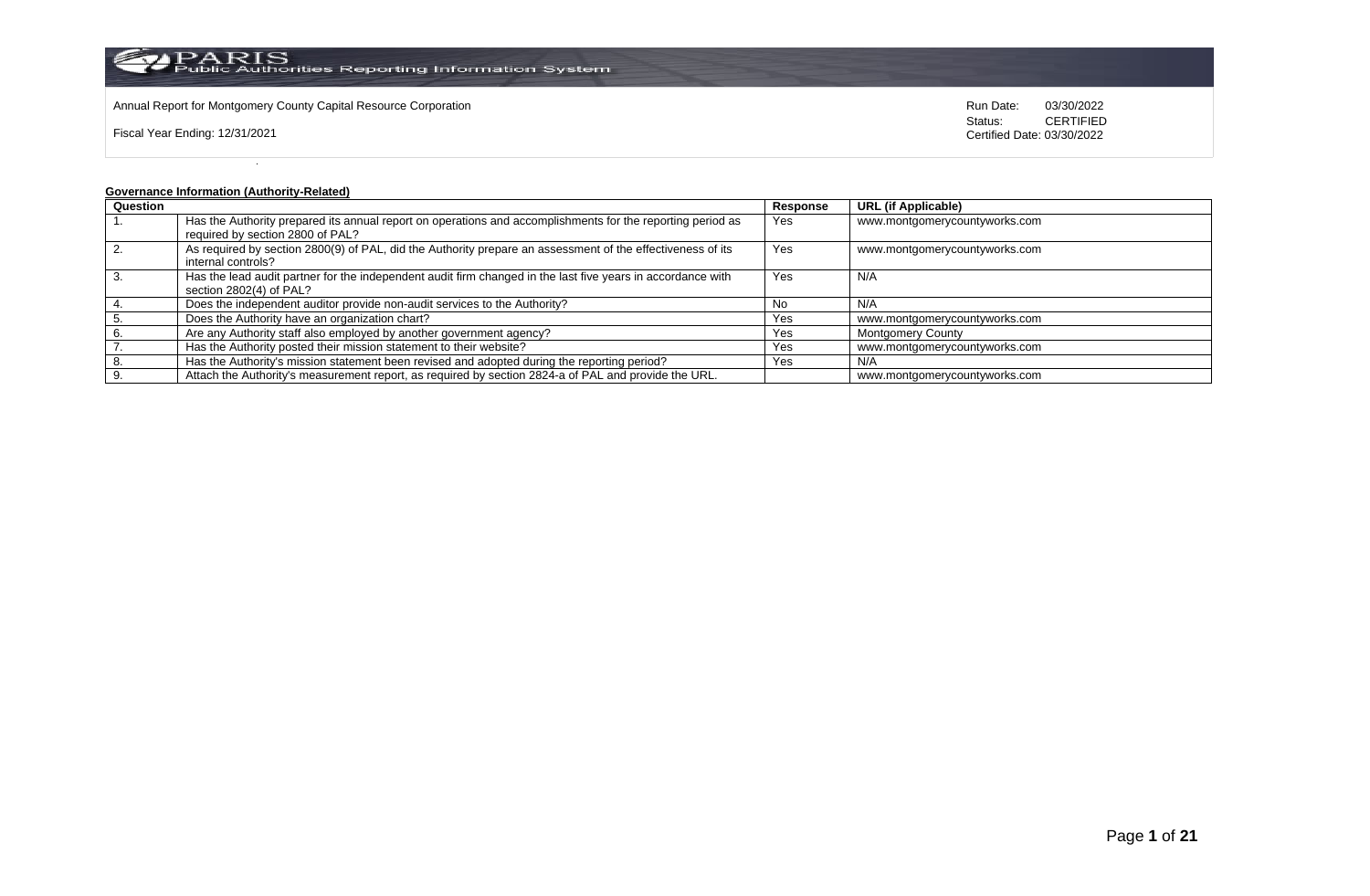Annual Report for Montgomery County Capital Resource Corporation **Run Date:** 03/30/2022 **Run Date:** 03/30/2022

Fiscal Year Ending: 12/31/2021

Status: **CERTIFIED** Certified Date: 03/30/2022

## **Governance Information (Board-Related)**

| Question |                                                                                                             | Response | <b>URL (If Applicable)</b>    |
|----------|-------------------------------------------------------------------------------------------------------------|----------|-------------------------------|
|          | Has the Board established a Governance Committee in accordance with Section 2824(7) of PAL?                 | Yes      | N/A                           |
| 2.       | Has the Board established an Audit Committee in accordance with Section 2824(4) of PAL?                     | Yes      | N/A                           |
| 3.       | Has the Board established a Finance Committee in accordance with Section 2824(8) of PAL?                    | Yes      | N/A                           |
| 4.       | Provide a URL link where a list of Board committees can be found (including the name of the committee and   |          | www.montgomerycountyworks.com |
|          | the date established):                                                                                      |          |                               |
| 5.       | Does the majority of the Board meet the independence requirements of Section 2825(2) of PAL?                | Yes      | N/A                           |
| 6.       | Provide a URL link to the minutes of the Board and committee meetings held during the covered fiscal year   |          | www.montgomerycountyworks.com |
| 7.       | Has the Board adopted bylaws and made them available to Board members and staff?                            | Yes      | www.montgomerycountyworks.com |
| 8.       | Has the Board adopted a code of ethics for Board members and staff?                                         | Yes      | www.montgomerycountyworks.com |
| 9.       | Does the Board review and monitor the Authority's implementation of financial and management controls?      | Yes      | N/A                           |
| 10.      | Does the Board execute direct oversight of the CEO and management in accordance with Section 2824(1) of     | Yes      | N/A                           |
|          | PAL?                                                                                                        |          |                               |
| 11.      | Has the Board adopted policies for the following in accordance with Section 2824(1) of PAL?                 |          |                               |
|          | Salary and Compensation                                                                                     | Yes      | N/A                           |
|          | Time and Attendance                                                                                         | Yes      | N/A                           |
|          | <b>Whistleblower Protection</b>                                                                             | Yes      | N/A                           |
|          | Defense and Indemnification of Board Members                                                                | Yes      | N/A                           |
| 12.      | Has the Board adopted a policy prohibiting the extension of credit to Board members and staff in accordance | Yes      | N/A                           |
|          | with Section 2824(5) of PAL?                                                                                |          |                               |
| 13.      | Are the Authority's Board members, officers, and staff required to submit financial disclosure forms in     | Yes      | N/A                           |
|          | accordance with Section 2825(3) of PAL?                                                                     |          |                               |
| 14.      | Was a performance evaluation of the board completed?                                                        | Yes      | N/A                           |
| 15.      | Was compensation paid by the Authority made in accordance with employee or union contracts?                 | Yes      | N/A                           |
| 16.      | Has the board adopted a conditional/additional compensation policy governing all employees?                 | No       |                               |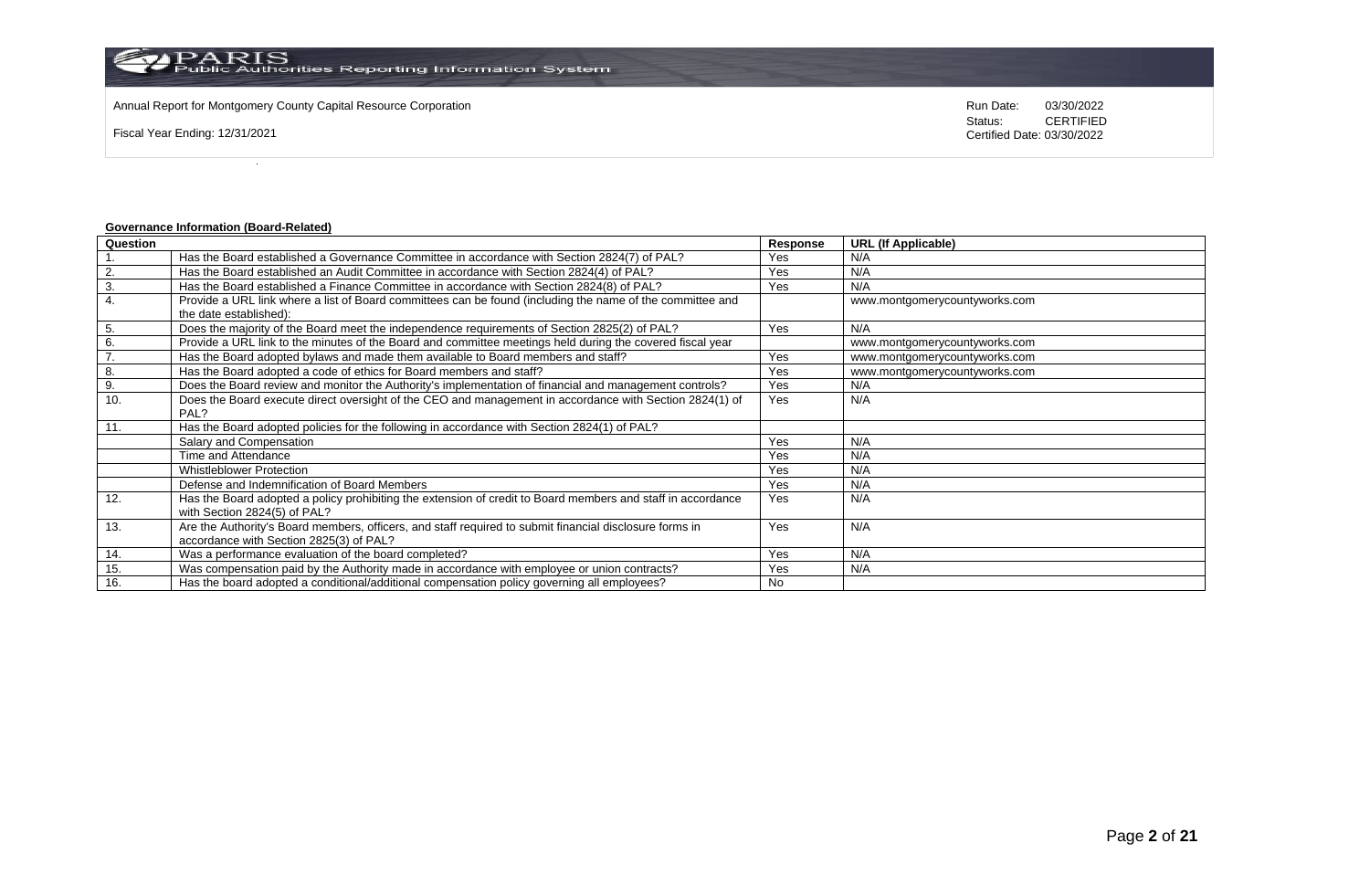

Annual Report for Montgomery County Capital Resource Corporation **Run Date:** 03/30/2022 **Run Date:** 03/30/2022

Fiscal Year Ending: 12/31/2021

Status: **CERTIFIED** Certified Date: 03/30/2022

### **Board of Directors Listing**

 $\sim$ 

| <b>Name</b>                    | Auricchio, Amanda     | Nominated By                          | Local     |
|--------------------------------|-----------------------|---------------------------------------|-----------|
| <b>Chair of the Board</b>      | No                    | <b>Appointed By</b>                   | Local     |
| If yes, Chair Designated by    |                       | <b>Confirmed by Senate?</b>           | No        |
| <b>Term Start Date</b>         | 5/27/2018             | Has the Board Member/Designee         | Yes       |
|                                |                       | Signed the Acknowledgement of         |           |
|                                |                       | <b>Fiduciary Duty?</b>                |           |
| <b>Term Expiration Date</b>    | Pleasure of Authority | <b>Complied with Training</b>         | Yes       |
|                                |                       | <b>Requirement of Section 2824?</b>   |           |
| <b>Title</b>                   |                       | Does the Board Member/Designee        | <b>No</b> |
|                                |                       | also Hold an Elected or Appointed     |           |
|                                |                       | <b>State Government Position?</b>     |           |
| Has the Board Member Appointed |                       | Does the Board Member/Designee        | <b>No</b> |
| a Designee?                    |                       | also Hold an Elected or Appointed     |           |
|                                |                       | <b>Municipal Government Position?</b> |           |
| <b>Designee Name</b>           |                       | <b>Ex-Officio</b>                     |           |

| <b>Name</b>                    | Beck, Matt            | Nominated By                          | Local     |
|--------------------------------|-----------------------|---------------------------------------|-----------|
| <b>Chair of the Board</b>      | Yes                   | <b>Appointed By</b>                   | Local     |
| If yes, Chair Designated by    | Elected by Board      | <b>Confirmed by Senate?</b>           | No.       |
| <b>Term Start Date</b>         | 11/25/2014            | Has the Board Member/Designee         | Yes       |
|                                |                       | Signed the Acknowledgement of         |           |
|                                |                       | <b>Fiduciary Duty?</b>                |           |
| <b>Term Expiration Date</b>    | Pleasure of Authority | <b>Complied with Training</b>         | Yes       |
|                                |                       | <b>Requirement of Section 2824?</b>   |           |
| <b>Title</b>                   |                       | Does the Board Member/Designee        | <b>No</b> |
|                                |                       | also Hold an Elected or Appointed     |           |
|                                |                       | <b>State Government Position?</b>     |           |
| Has the Board Member Appointed |                       | Does the Board Member/Designee        | <b>No</b> |
| a Designee?                    |                       | also Hold an Elected or Appointed     |           |
|                                |                       | <b>Municipal Government Position?</b> |           |
| <b>Designee Name</b>           |                       | Ex-Officio                            |           |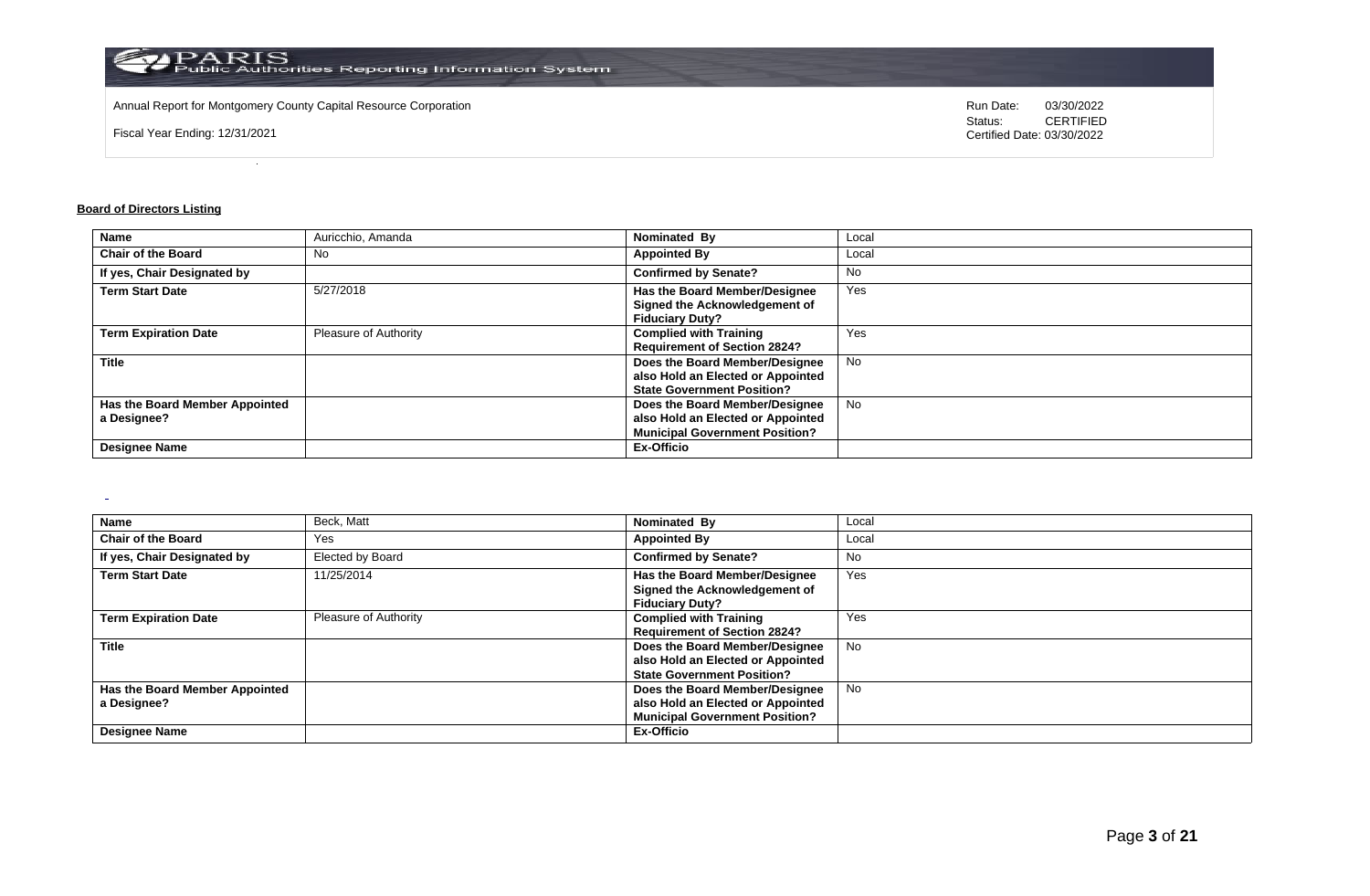

Annual Report for Montgomery County Capital Resource Corporation **Run Date:** 03/30/2022 **Run Date:** 03/30/2022

Fiscal Year Ending: 12/31/2021

Status: **CERTIFIED** Certified Date: 03/30/2022

| <b>Name</b>                                   | Kowalczk, Mark        | Nominated By                                                                                                 | Local     |
|-----------------------------------------------|-----------------------|--------------------------------------------------------------------------------------------------------------|-----------|
| <b>Chair of the Board</b>                     | No                    | <b>Appointed By</b>                                                                                          | Local     |
| If yes, Chair Designated by                   |                       | <b>Confirmed by Senate?</b>                                                                                  | No        |
| <b>Term Start Date</b>                        | 3/28/2017             | Has the Board Member/Designee<br>Signed the Acknowledgement of<br><b>Fiduciary Duty?</b>                     | Yes       |
| <b>Term Expiration Date</b>                   | Pleasure of Authority | <b>Complied with Training</b><br><b>Requirement of Section 2824?</b>                                         | Yes       |
| <b>Title</b>                                  |                       | Does the Board Member/Designee<br>also Hold an Elected or Appointed<br><b>State Government Position?</b>     | <b>No</b> |
| Has the Board Member Appointed<br>a Designee? |                       | Does the Board Member/Designee<br>also Hold an Elected or Appointed<br><b>Municipal Government Position?</b> | <b>No</b> |
| <b>Designee Name</b>                          |                       | Ex-Officio                                                                                                   |           |

 $\sim$ 

 $\omega$ 

| <b>Name</b>                    | Phettaplace, Brent    | Nominated By                          | Local     |
|--------------------------------|-----------------------|---------------------------------------|-----------|
| <b>Chair of the Board</b>      | No                    | <b>Appointed By</b>                   | Local     |
| If yes, Chair Designated by    |                       | <b>Confirmed by Senate?</b>           | <b>No</b> |
| <b>Term Start Date</b>         | 12/21/2021            | Has the Board Member/Designee         | Yes       |
|                                |                       | Signed the Acknowledgement of         |           |
|                                |                       | <b>Fiduciary Duty?</b>                |           |
| <b>Term Expiration Date</b>    | Pleasure of Authority | <b>Complied with Training</b>         | Yes       |
|                                |                       | <b>Requirement of Section 2824?</b>   |           |
| <b>Title</b>                   |                       | Does the Board Member/Designee        | No.       |
|                                |                       | also Hold an Elected or Appointed     |           |
|                                |                       | <b>State Government Position?</b>     |           |
| Has the Board Member Appointed |                       | Does the Board Member/Designee        | Yes       |
| a Designee?                    |                       | also Hold an Elected or Appointed     |           |
|                                |                       | <b>Municipal Government Position?</b> |           |
| <b>Designee Name</b>           |                       | Ex-Officio                            |           |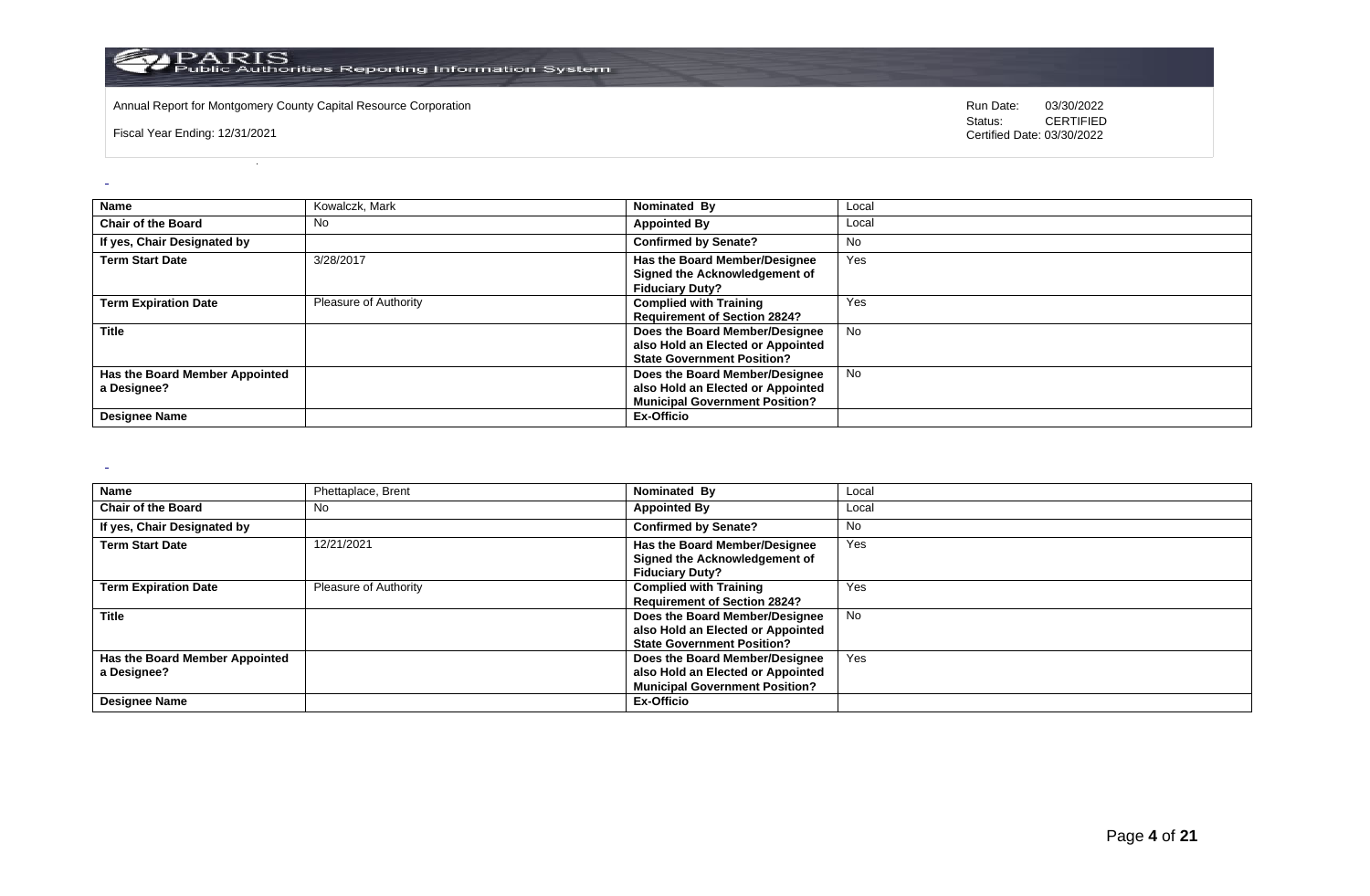

Annual Report for Montgomery County Capital Resource Corporation **Run Date:** 03/30/2022 **Run Date:** 03/30/2022

Fiscal Year Ending: 12/31/2021

Status: **CERTIFIED** Certified Date: 03/30/2022

| <b>Name</b>                    | Reese, Cheryl                | Nominated By                          | Local     |
|--------------------------------|------------------------------|---------------------------------------|-----------|
| <b>Chair of the Board</b>      | <b>No</b>                    | <b>Appointed By</b>                   | Local     |
|                                |                              |                                       |           |
| If yes, Chair Designated by    |                              | <b>Confirmed by Senate?</b>           | No        |
| <b>Term Start Date</b>         | 10/23/2019                   | Has the Board Member/Designee         | Yes       |
|                                |                              | Signed the Acknowledgement of         |           |
|                                |                              | <b>Fiduciary Duty?</b>                |           |
| <b>Term Expiration Date</b>    | <b>Pleasure of Authority</b> | <b>Complied with Training</b>         | Yes       |
|                                |                              | <b>Requirement of Section 2824?</b>   |           |
| <b>Title</b>                   |                              | Does the Board Member/Designee        | <b>No</b> |
|                                |                              | also Hold an Elected or Appointed     |           |
|                                |                              | <b>State Government Position?</b>     |           |
| Has the Board Member Appointed |                              | Does the Board Member/Designee        | Yes       |
| a Designee?                    |                              | also Hold an Elected or Appointed     |           |
|                                |                              | <b>Municipal Government Position?</b> |           |
| <b>Designee Name</b>           |                              | Ex-Officio                            |           |

 $\sim$ 

 $\omega$ 

| <b>Name</b>                    | Shineman, Carol              | Nominated By                          | Local     |
|--------------------------------|------------------------------|---------------------------------------|-----------|
| <b>Chair of the Board</b>      | No                           | <b>Appointed By</b>                   | Local     |
| If yes, Chair Designated by    |                              | <b>Confirmed by Senate?</b>           | <b>No</b> |
| <b>Term Start Date</b>         | 5/27/2014                    | Has the Board Member/Designee         | Yes       |
|                                |                              | Signed the Acknowledgement of         |           |
|                                |                              | <b>Fiduciary Duty?</b>                |           |
| <b>Term Expiration Date</b>    | <b>Pleasure of Authority</b> | <b>Complied with Training</b>         | Yes       |
|                                |                              | <b>Requirement of Section 2824?</b>   |           |
| <b>Title</b>                   |                              | Does the Board Member/Designee        | No.       |
|                                |                              | also Hold an Elected or Appointed     |           |
|                                |                              | <b>State Government Position?</b>     |           |
| Has the Board Member Appointed |                              | Does the Board Member/Designee        | No.       |
| a Designee?                    |                              | also Hold an Elected or Appointed     |           |
|                                |                              | <b>Municipal Government Position?</b> |           |
| <b>Designee Name</b>           |                              | Ex-Officio                            | <b>No</b> |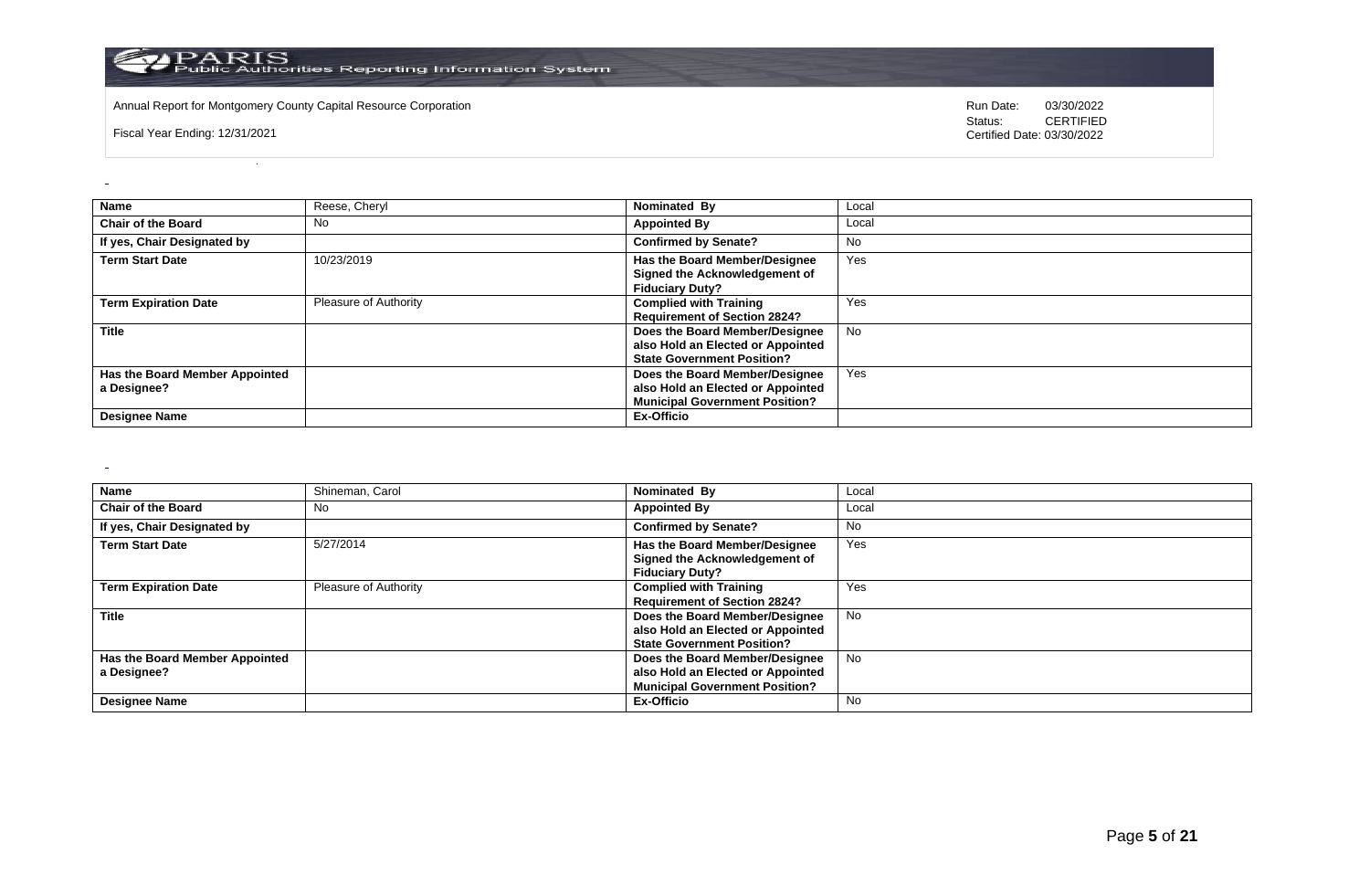

Annual Report for Montgomery County Capital Resource Corporation **Run Date:** 03/30/2022 **Run Date:** 03/30/2022

Fiscal Year Ending: 12/31/2021

 $\omega$ 

 $\sim$ 

Status: **CERTIFIED** Certified Date: 03/30/2022

| <b>Name</b>                                   | Weingart, Laurie      | Nominated By                                                                                                 | Local     |
|-----------------------------------------------|-----------------------|--------------------------------------------------------------------------------------------------------------|-----------|
| <b>Chair of the Board</b>                     | No                    | <b>Appointed By</b>                                                                                          | Local     |
| If yes, Chair Designated by                   |                       | <b>Confirmed by Senate?</b>                                                                                  | N/A       |
| <b>Term Start Date</b>                        | 4/23/2019             | Has the Board Member/Designee<br>Signed the Acknowledgement of<br><b>Fiduciary Duty?</b>                     | Yes       |
| <b>Term Expiration Date</b>                   | Pleasure of Authority | <b>Complied with Training</b><br><b>Requirement of Section 2824?</b>                                         | Yes       |
| <b>Title</b>                                  |                       | Does the Board Member/Designee<br>also Hold an Elected or Appointed<br><b>State Government Position?</b>     | <b>No</b> |
| Has the Board Member Appointed<br>a Designee? |                       | Does the Board Member/Designee<br>also Hold an Elected or Appointed<br><b>Municipal Government Position?</b> | No        |
| <b>Designee Name</b>                          |                       | Ex-Officio                                                                                                   |           |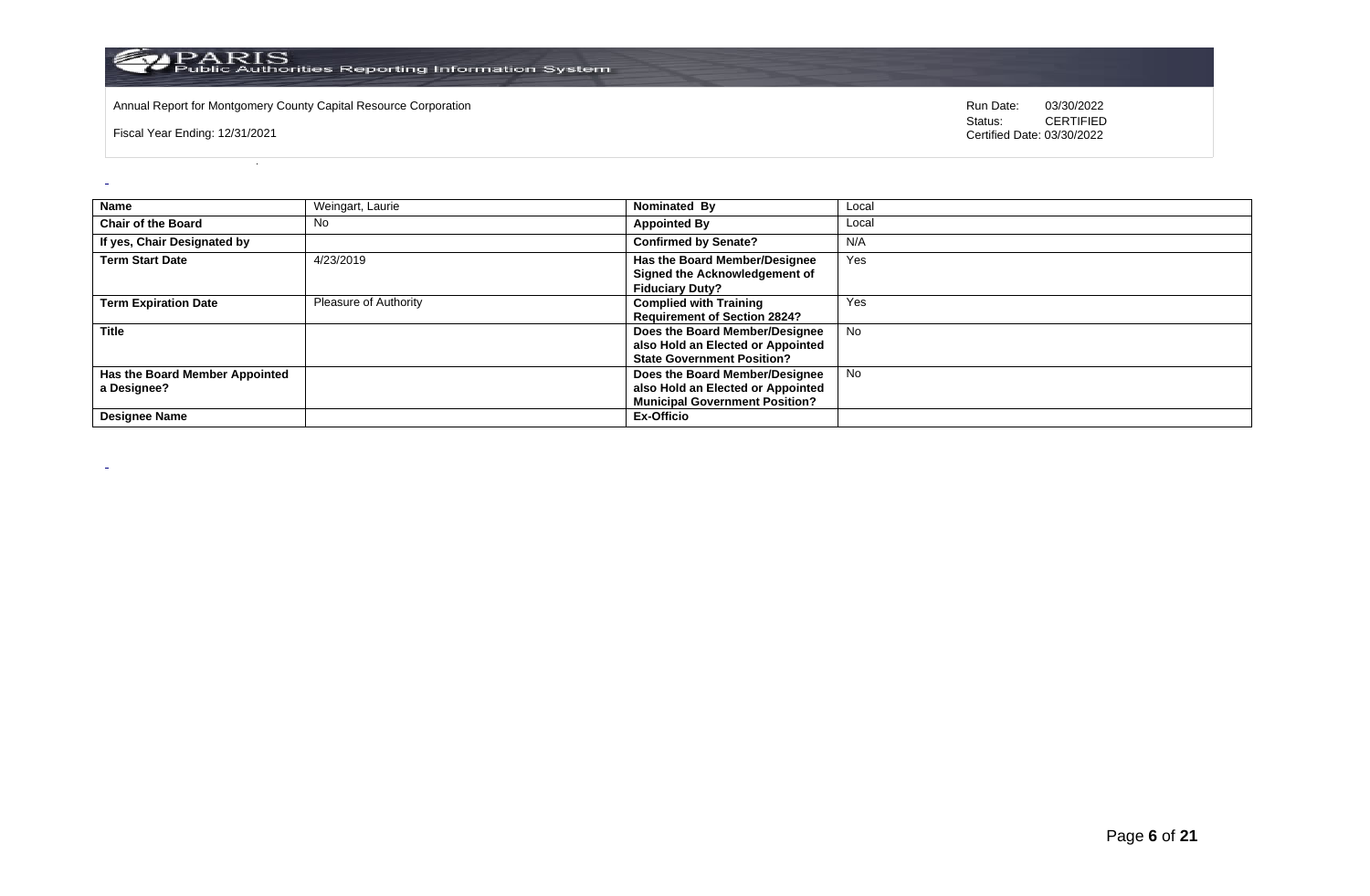

Annual Report for Montgomery County Capital Resource Corporation **Run Date:** 03/30/2022 **Run Date:** 03/30/2022

Fiscal Year Ending: 12/31/2021

Status: **CERTIFIED** Certified Date: 03/30/2022

## **Staff Listing**

| <b>Name</b>                | Title                                                   | <b>Group</b>                   | Department/<br><b>Subsidiary</b> | Jnion<br>Name | <b>Bargaining Full Time/ Exempt Base</b><br>Unit | <b>Part Time</b> |     | <b>Annualized</b><br><b>Salary</b> | <b>Actual</b><br>salary paid<br>to the<br><b>Individual</b> | Overtime<br>paid by<br><b>Authority</b> | Performance Extra Pay<br><b>Bonus</b> |        | Other<br>Compensati Compensat also paid by the<br>on/Allowanc ion<br>es/Adjustme by<br>nts | Total<br>Authority | Individual<br>paid another<br>entity to<br>perform the State or | If yes, Is<br>payment<br>made by a |
|----------------------------|---------------------------------------------------------|--------------------------------|----------------------------------|---------------|--------------------------------------------------|------------------|-----|------------------------------------|-------------------------------------------------------------|-----------------------------------------|---------------------------------------|--------|--------------------------------------------------------------------------------------------|--------------------|-----------------------------------------------------------------|------------------------------------|
|                            |                                                         |                                |                                  |               |                                                  |                  |     |                                    |                                                             |                                         |                                       |        |                                                                                            |                    | work of the llocal<br><b>Authority</b>                          | qovernme                           |
| Nicosia, Vinnie Economic   | Development<br>Specialist                               | Administrative<br>and Clerical |                                  |               |                                                  |                  | Nο  | \$0.00                             | \$0.00                                                      | \$0.00                                  | \$0.00                                | \$0.00 | \$0.00                                                                                     | \$0.00             |                                                                 | YesYes                             |
| Rose, Kenneth Director/CEO |                                                         | Executive                      |                                  |               |                                                  |                  | No. | \$0.00                             | \$0.00                                                      | \$0.00                                  | \$0.00                                | \$0.00 | \$0.00                                                                                     | \$0.00             |                                                                 | YesYes                             |
| Snell, Sheila              | Economic<br>Developement and Clerical<br>Specialist/CFO | Administrative                 |                                  |               |                                                  |                  | No  | \$0.00                             | \$0.00                                                      | \$0.00                                  | \$0.00                                | \$0.00 | \$0.00                                                                                     | \$0.00             |                                                                 | YesYes                             |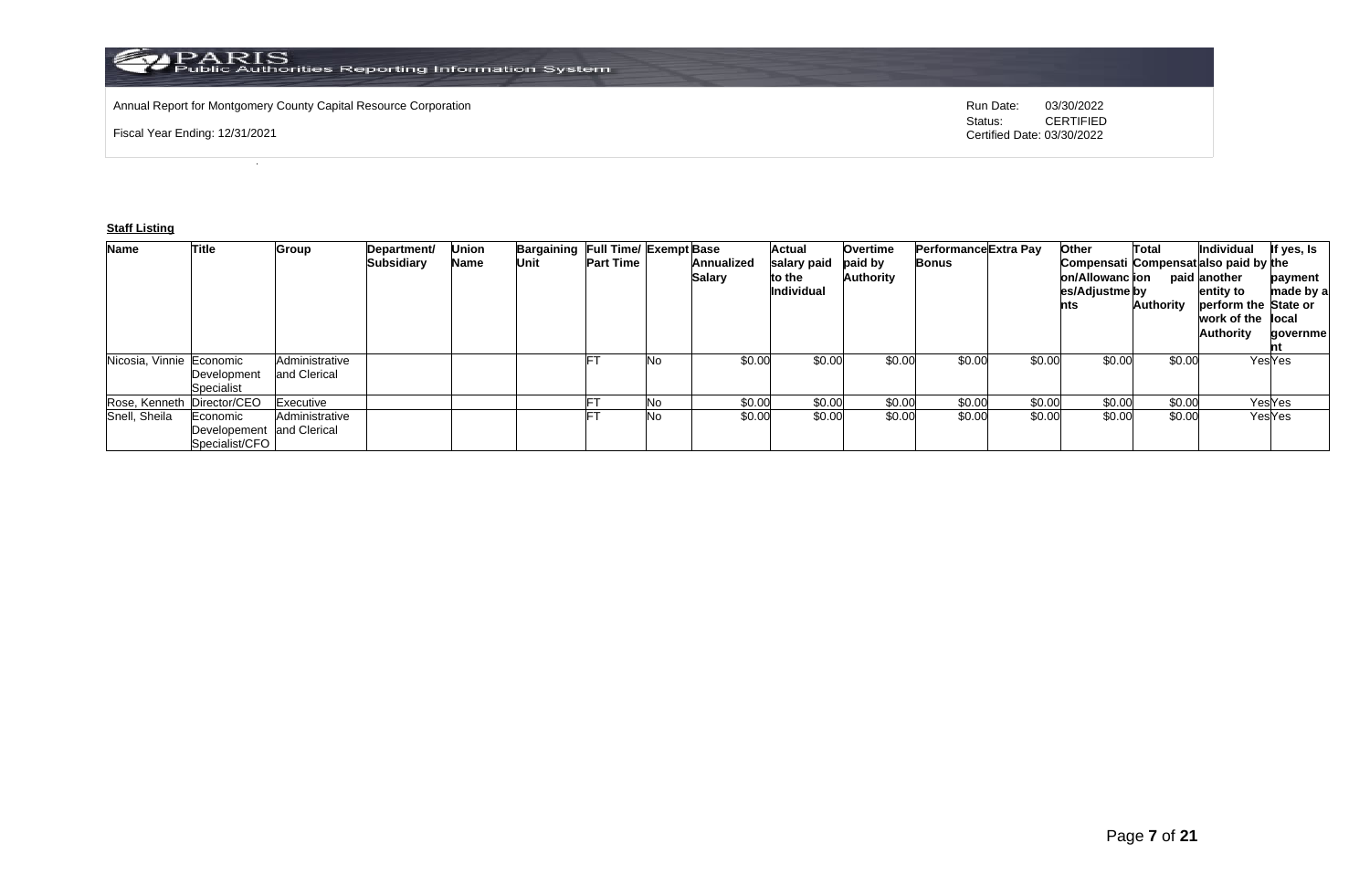| $\mathbf{P}\text{ARIS}$ Public Authorities Reporting Information System |                                                           |
|-------------------------------------------------------------------------|-----------------------------------------------------------|
| Annual Report for Montgomery County Capital Resource Corporation        | 03/30/2022<br>Run Date:                                   |
| Fiscal Year Ending: 12/31/2021                                          | <b>CERTIFIED</b><br>Status:<br>Certified Date: 03/30/2022 |

## **Benefit Information**

| e to pay for any of the above mentioned benefits for former staff or individuals affiliated<br>During the fiscal vear.<br>d the Authority continue to i<br>did i<br>With the Authority after those individuals left the Authority? | 1 Y U |
|------------------------------------------------------------------------------------------------------------------------------------------------------------------------------------------------------------------------------------|-------|
|------------------------------------------------------------------------------------------------------------------------------------------------------------------------------------------------------------------------------------|-------|

# **Board Members**

| <b>Name</b>  | <b>Title</b>          | Severance<br>Package | <b>Payment</b><br>for<br><b>Unused</b><br>Leave | Club<br><b>Member-</b><br>ships | Use of<br>Corporate<br>Credit<br>Cards | Personal<br>Loans | Auto | Transportation | Housing<br>Allowance | Spousal /<br>Dependent<br>Life<br>Insurance | Tuition<br><b>Assistance</b> | <b>Multi-Year</b><br><b>Employment</b> | None of<br>these<br><b>Benefits</b> | Other |
|--------------|-----------------------|----------------------|-------------------------------------------------|---------------------------------|----------------------------------------|-------------------|------|----------------|----------------------|---------------------------------------------|------------------------------|----------------------------------------|-------------------------------------|-------|
| Auricchio,   | Board of              |                      |                                                 |                                 |                                        |                   |      |                |                      |                                             |                              |                                        | $\lambda$                           |       |
| Amanda       | Directors             |                      |                                                 |                                 |                                        |                   |      |                |                      |                                             |                              |                                        |                                     |       |
| Beck, Matt   | Board of<br>Directors |                      |                                                 |                                 |                                        |                   |      |                |                      |                                             |                              |                                        | $\mathbf{v}$                        |       |
| Kowalczk,    | Board of              |                      |                                                 |                                 |                                        |                   |      |                |                      |                                             |                              |                                        | $\lambda$                           |       |
| Mark         | Directors             |                      |                                                 |                                 |                                        |                   |      |                |                      |                                             |                              |                                        |                                     |       |
| Phettaplace, | Board of              |                      |                                                 |                                 |                                        |                   |      |                |                      |                                             |                              |                                        | $\lambda$                           |       |
| <b>Brent</b> | Directors             |                      |                                                 |                                 |                                        |                   |      |                |                      |                                             |                              |                                        |                                     |       |
| Reese,       | Board of              |                      |                                                 |                                 |                                        |                   |      |                |                      |                                             |                              |                                        | $\mathbf{v}$<br>$\lambda$           |       |
| Cheryl       | Directors             |                      |                                                 |                                 |                                        |                   |      |                |                      |                                             |                              |                                        |                                     |       |
| Shineman,    | Board of              |                      |                                                 |                                 |                                        |                   |      |                |                      |                                             |                              |                                        | $\lambda$                           |       |
| Carol        | Directors             |                      |                                                 |                                 |                                        |                   |      |                |                      |                                             |                              |                                        |                                     |       |
| Weingart,    | Board of              |                      |                                                 |                                 |                                        |                   |      |                |                      |                                             |                              |                                        | $\mathbf{v}$<br>$\lambda$           |       |
| Laurie       | Directors             |                      |                                                 |                                 |                                        |                   |      |                |                      |                                             |                              |                                        |                                     |       |

**Staff**

| Name | Title | Severance | Pavment       | Club          | Use of        | Personal | Auto | Transportation | Housina          | Spousal .        | <b>Tuition</b> | <b>Multi-Year</b> | None of         | Other |
|------|-------|-----------|---------------|---------------|---------------|----------|------|----------------|------------------|------------------|----------------|-------------------|-----------------|-------|
|      |       | Package   | for           | <b>Member</b> | Corporate     | Loans    |      |                | <b>Allowance</b> | Dependent        | Assistance     | Employment        | these           |       |
|      |       |           | <b>Unused</b> | ships         | <b>Credit</b> |          |      |                |                  | Life             |                |                   | <b>Benefits</b> |       |
|      |       |           | Leave         |               | Cards         |          |      |                |                  | <b>Insurance</b> |                |                   |                 |       |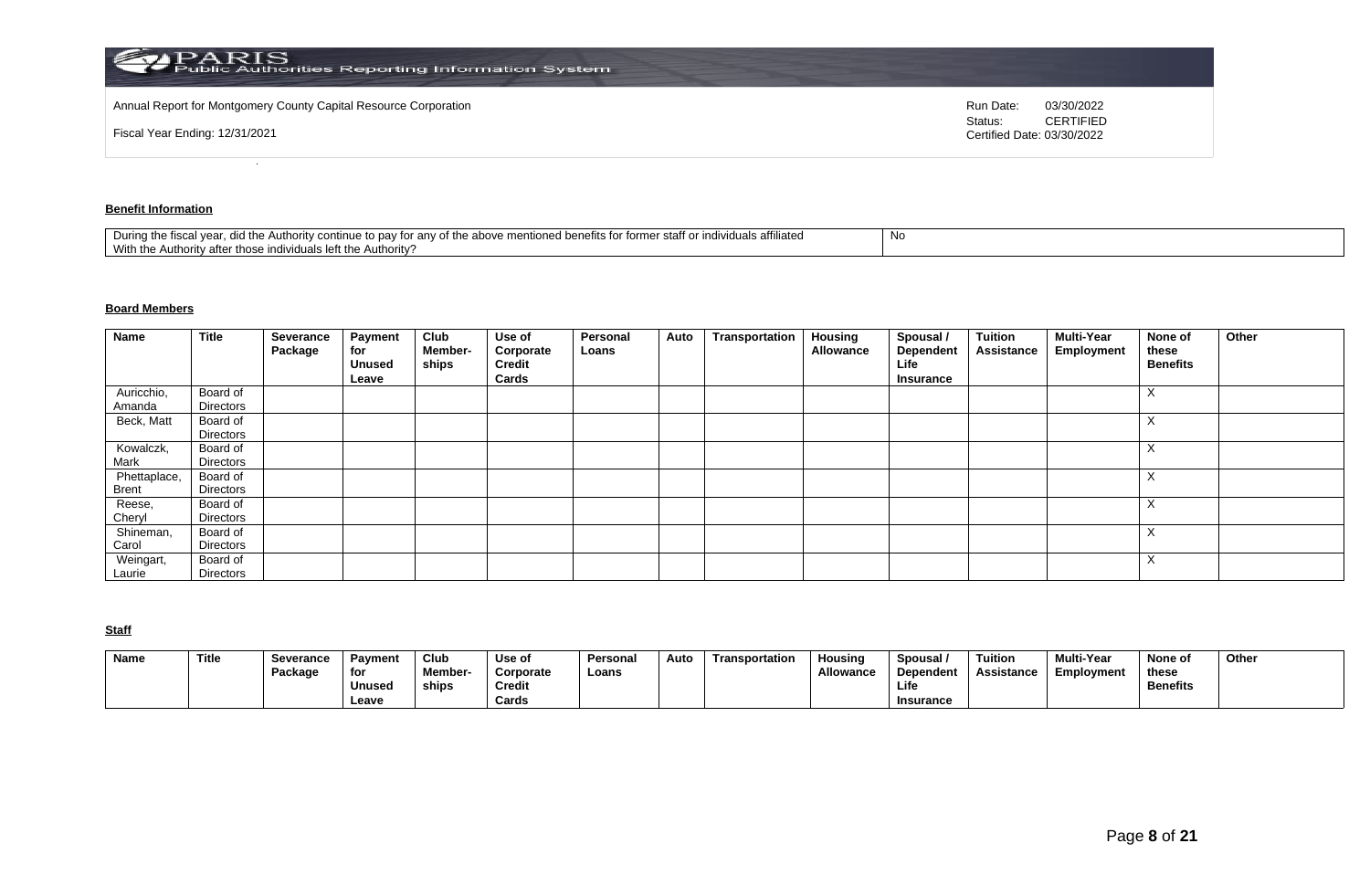| PARIS<br>Public Authorities Reporting Information System         |                                                        |
|------------------------------------------------------------------|--------------------------------------------------------|
| Annual Report for Montgomery County Capital Resource Corporation | Run Date:<br>03/30/2022<br><b>CERTIFIED</b><br>Status: |
| Fiscal Year Ending: 12/31/2021                                   | Certified Date: 03/30/2022                             |
|                                                                  |                                                        |

## **Subsidiary/Component Unit Verification**

| Is the list of subsidiaries, as assembled by the Office of the State Comptroller, correct?                                            | res   |
|---------------------------------------------------------------------------------------------------------------------------------------|-------|
|                                                                                                                                       |       |
| Are there other subsidiaries or component units of the Authority that are active, not included in the PARIS reports submitted by this | . INo |
| Authority and not independently filing reports in PARIS?                                                                              |       |

| Name of Subsidiary/Component Unit               | Status        |                          |
|-------------------------------------------------|---------------|--------------------------|
| <b>Request Subsidiary/Component Unit Change</b> |               |                          |
| Name of Subsidiary/Component Unit               | <b>Status</b> | <b>Requested Changes</b> |
| <b>Request Add Subsidiaries/Component Units</b> |               |                          |

| Name of Subsidiary/Component Unit | <b>Establishment Date</b> | Purpose of Subsidiary/Component Unit |
|-----------------------------------|---------------------------|--------------------------------------|
|                                   |                           |                                      |

## **Request Delete Subsidiaries/Component Units**

| Name o<br>้าmponent Uni<br>. .<br>"ularw"<br>Subsi<br>v, | nata<br>`੧tion ∟<br>ı ermi | Reasu<br>ination | Proof o<br>nt Nam<br>ınatior<br>Term<br><b>cumer</b><br>vu |
|----------------------------------------------------------|----------------------------|------------------|------------------------------------------------------------|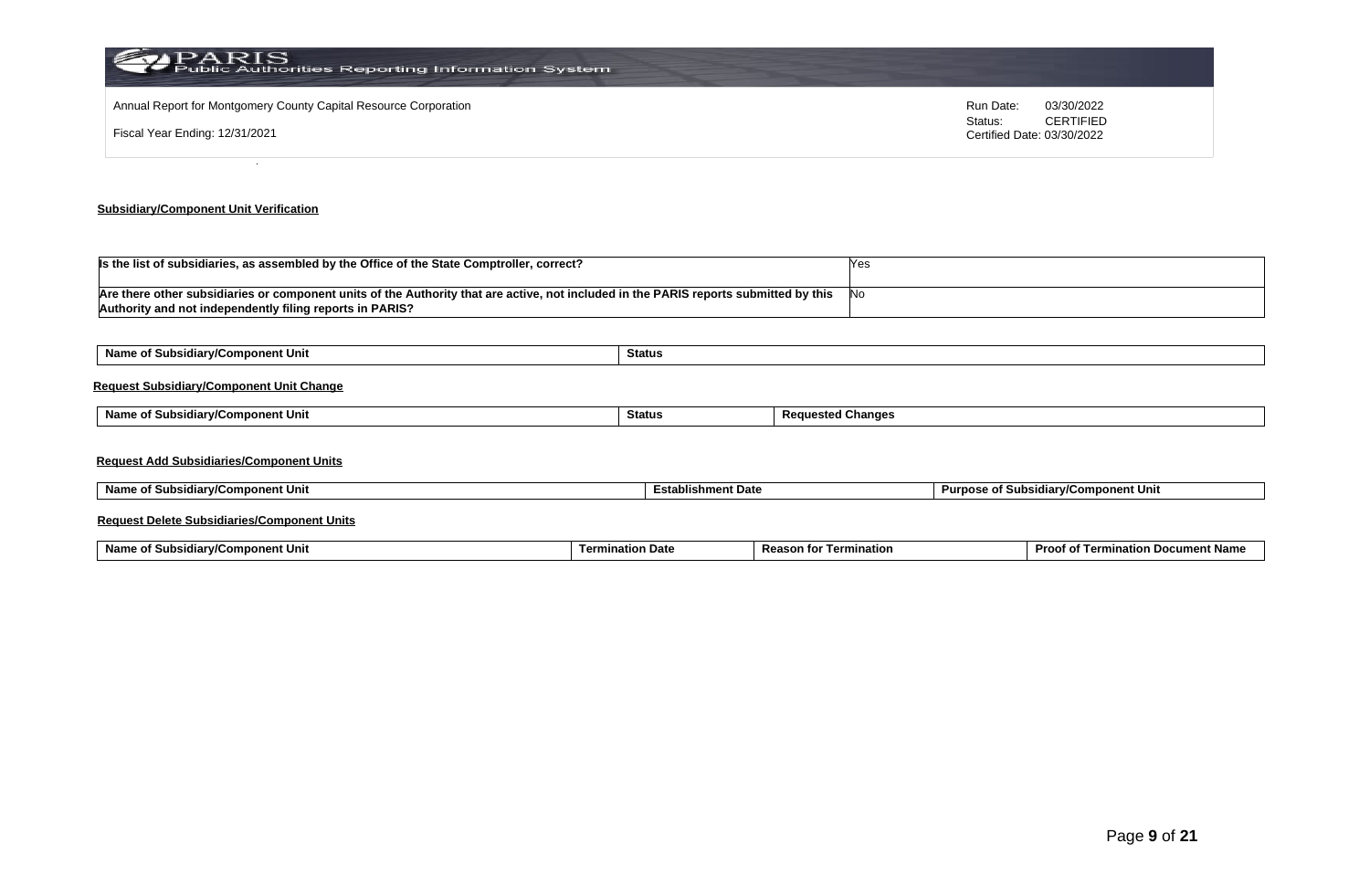

Annual Report for Montgomery County Capital Resource Corporation **Run Date:** 03/30/2022 **Run Date:** 03/30/2022

Fiscal Year Ending: 12/31/2021

Status: **CERTIFIED** Certified Date: 03/30/2022

## **Summary Financial Information**

| SUMMARY STATEMENT OF NET ASSETS |                                                    |                                        |                 |
|---------------------------------|----------------------------------------------------|----------------------------------------|-----------------|
|                                 |                                                    |                                        | Amount          |
| <b>Assets</b>                   |                                                    |                                        |                 |
| <b>Current Assets</b>           |                                                    |                                        |                 |
|                                 | Cash and cash equivalents                          |                                        | \$258,766.00    |
|                                 | Investments                                        |                                        | \$0.00          |
|                                 | Receivables, net                                   |                                        | $\sqrt{$0.00}$  |
|                                 | Other assets                                       |                                        | \$0.00          |
|                                 | <b>Total Current Assets</b>                        |                                        | \$258,766.00    |
| <b>Noncurrent Assets</b>        |                                                    |                                        |                 |
|                                 | Restricted cash and investments                    |                                        | $\frac{1}{000}$ |
|                                 | Long-term receivables, net                         |                                        | \$0.00          |
|                                 | Other assets                                       |                                        | \$0.00          |
|                                 | <b>Capital Assets</b>                              |                                        |                 |
|                                 |                                                    | Land and other nondepreciable property | \$0.00          |
|                                 |                                                    | <b>Buildings and equipment</b>         | \$0.00          |
|                                 |                                                    | Infrastructure                         | \$0.00          |
|                                 |                                                    | Accumulated depreciation               | \$0.00          |
|                                 |                                                    | <b>Net Capital Assets</b>              | \$0.00          |
|                                 | <b>Total Noncurrent Assets</b>                     |                                        | \$0.00          |
| <b>Total Assets</b>             |                                                    |                                        | \$258,766.00    |
| <b>Liabilities</b>              |                                                    |                                        |                 |
| <b>Current Liabilities</b>      |                                                    |                                        |                 |
|                                 | Accounts payable                                   |                                        | $\frac{1}{000}$ |
|                                 | Pension contribution payable                       |                                        | \$0.00          |
|                                 | Other post-employment benefits                     |                                        | \$0.00          |
|                                 | <b>Accrued liabilities</b>                         |                                        | \$0.00          |
|                                 | Deferred revenues                                  |                                        | \$0.00          |
|                                 | Bonds and notes payable                            |                                        | \$0.00          |
|                                 | Other long-term obligations due within one<br>year |                                        | \$0.00          |
|                                 | <b>Total Current Liabilities</b>                   |                                        | \$0.00          |
| <b>Noncurrent Liabilities</b>   |                                                    |                                        |                 |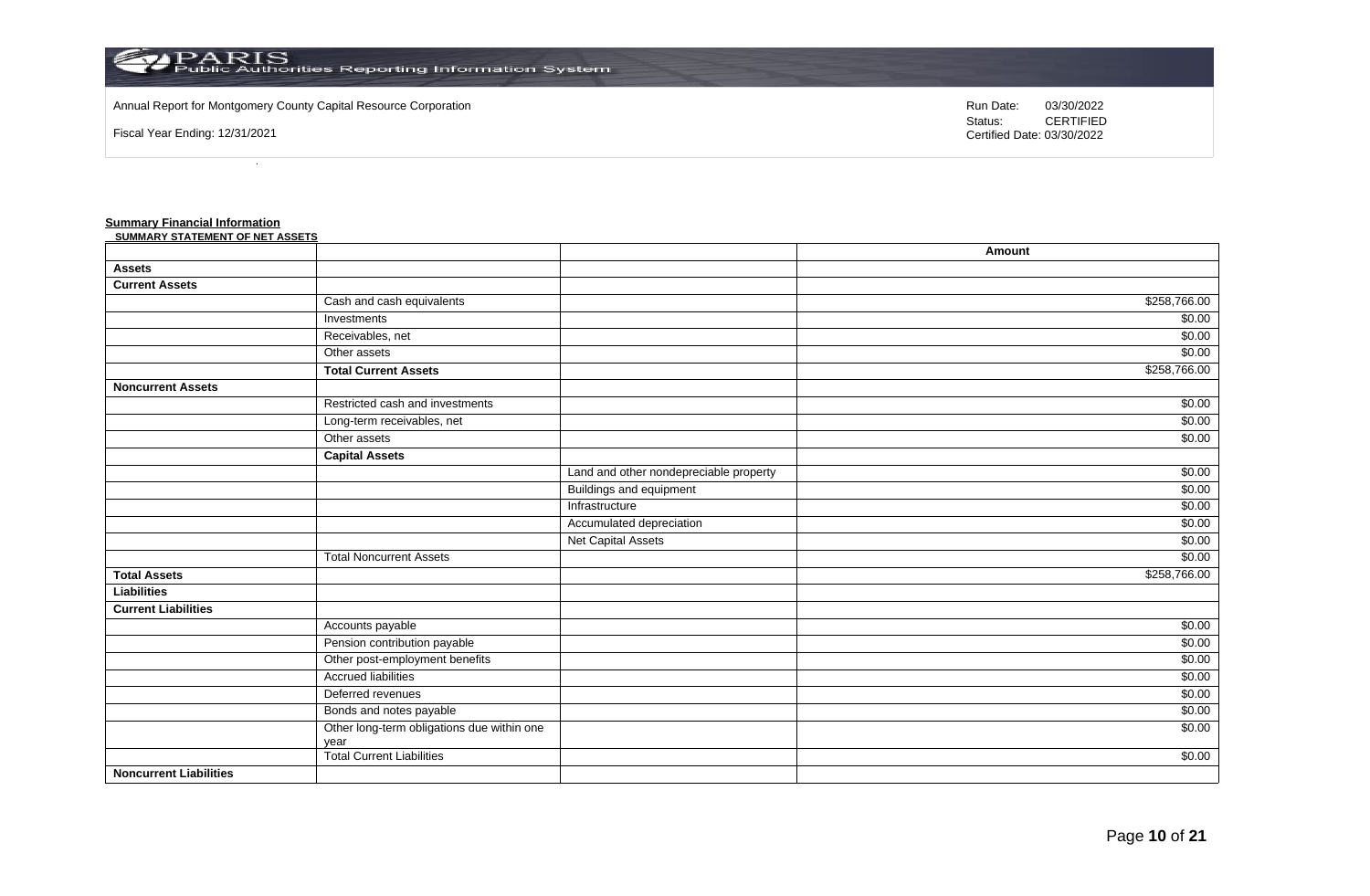### Annual Report for Montgomery County Capital Resource Corporation **Run Date:** 03/30/2022 **Run Date:** 03/30/2022

Fiscal Year Ending: 12/31/2021

Status: **CERTIFIED** Certified Date: 03/30/2022

|                            | Pension contribution payable                       | \$0.00       |
|----------------------------|----------------------------------------------------|--------------|
|                            | Other post-employment benefits                     | \$0.00       |
|                            | Bonds and notes payable                            | \$0.00       |
|                            | Long Term Leases                                   | \$0.00       |
|                            | Other long-term obligations                        | \$0.00       |
|                            | <b>Total Noncurrent Liabilities</b>                | \$0.00       |
| <b>Total Liabilities</b>   |                                                    | \$0.00       |
| <b>Net Asset (Deficit)</b> |                                                    |              |
| <b>Net Assets</b>          |                                                    |              |
|                            | Invested in capital assets, net of related<br>debt | \$0.00       |
|                            | Restricted                                         | \$0.00       |
|                            | Unrestricted                                       | \$258,766.00 |
|                            | <b>Total Net Assets</b>                            | \$258,766.00 |

### **SUMMARY STATEMENT OF REVENUE, EXPENSES AND CHANGES IN NET ASSETS**

|                                |                                 | Amount       |
|--------------------------------|---------------------------------|--------------|
| <b>Operating Revenues</b>      |                                 |              |
|                                | Charges for services            | \$0.00       |
|                                | Rental & financing income       | \$174.00     |
|                                | Other operating revenues        | \$0.00       |
|                                | <b>Total Operating Revenue</b>  | \$174.00     |
| <b>Operating Expenses</b>      |                                 |              |
|                                | Salaries and wages              | \$0.00       |
|                                | Other employee benefits         | \$0.00       |
|                                | Professional services contracts | \$3,350.00   |
|                                | Supplies and materials          | \$0.00       |
|                                | Depreciation & amortization     | \$0.00       |
|                                | Other operating expenses        | \$0.00       |
|                                | <b>Total Operating Expenses</b> | \$3,350.00   |
| <b>Operating Income (Loss)</b> |                                 | (\$3,176.00) |
| <b>Nonoperating Revenues</b>   |                                 |              |
|                                | Investment earnings             | \$0.00       |
|                                | State subsidies/grants          | \$0.00       |
|                                | Federal subsidies/grants        | \$0.00       |
|                                | Municipal subsidies/grants      | \$0.00       |
|                                | Public authority subsidies      | \$0.00       |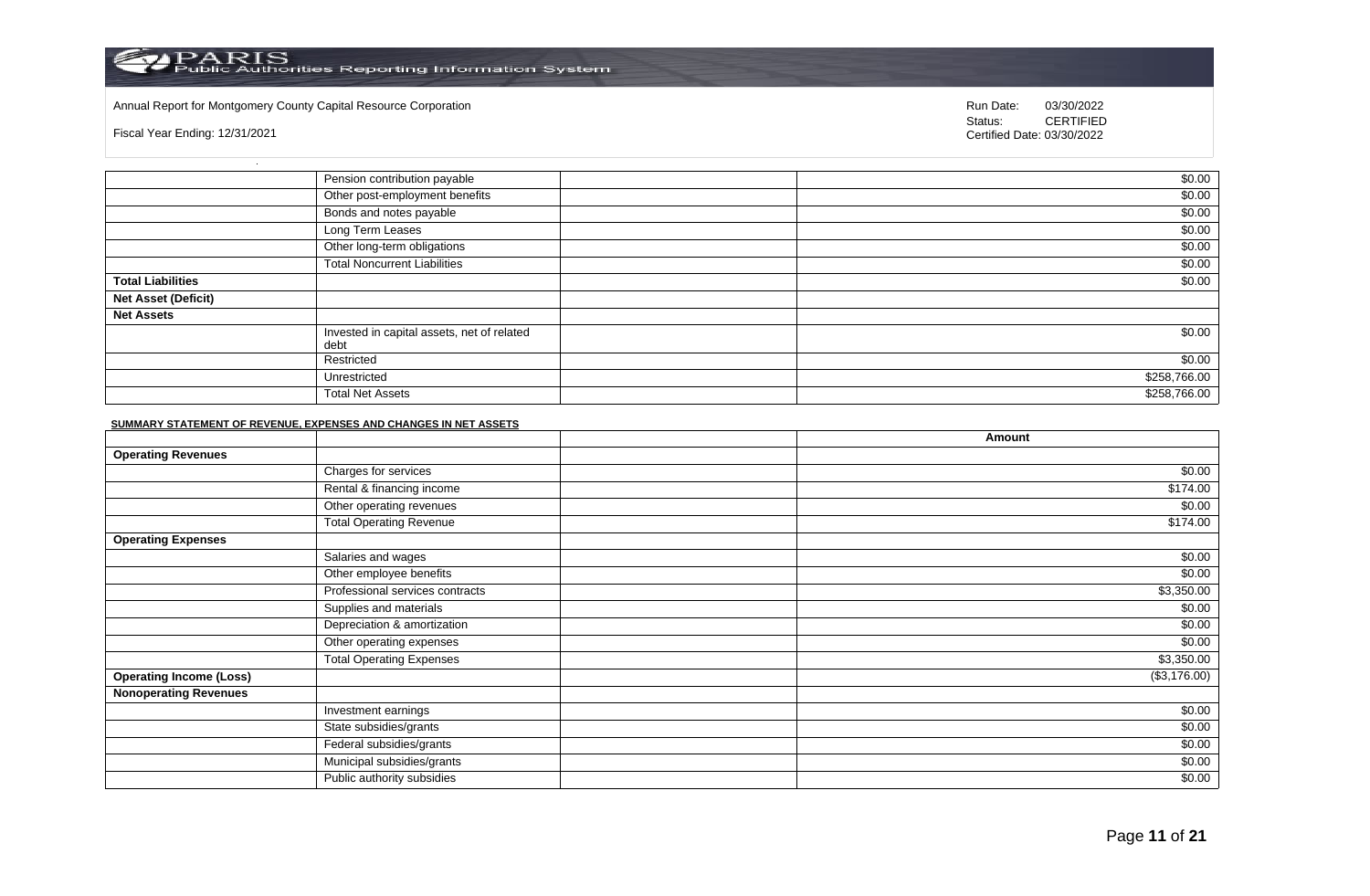

Annual Report for Montgomery County Capital Resource Corporation **Run Date:** 03/30/2022 **Run Date:** 03/30/2022

Fiscal Year Ending: 12/31/2021

Status: **CERTIFIED** Certified Date: 03/30/2022

|                                     | Other nonoperating revenues           | \$0.00       |
|-------------------------------------|---------------------------------------|--------------|
|                                     | <b>Total Nonoperating Revenue</b>     | \$0.00       |
| <b>Nonoperating Expenses</b>        |                                       |              |
|                                     | Interest and other financing charges  | \$0.00       |
|                                     | Subsidies to other public authorities | \$0.00       |
|                                     | Grants and donations                  | \$0.00       |
|                                     | Other nonoperating expenses           | \$0.00       |
|                                     | <b>Total Nonoperating Expenses</b>    | \$0.00       |
|                                     | Income (Loss) Before Contributions    | (\$3,176.00) |
| <b>Capital Contributions</b>        |                                       | \$0.00       |
| Change in net assets                |                                       | (\$3,176.00) |
| Net assets (deficit) beginning of   |                                       | \$261,942.00 |
| year                                |                                       |              |
| Other net assets changes            |                                       | \$0.00       |
| Net assets (deficit) at end of year |                                       | \$258,766.00 |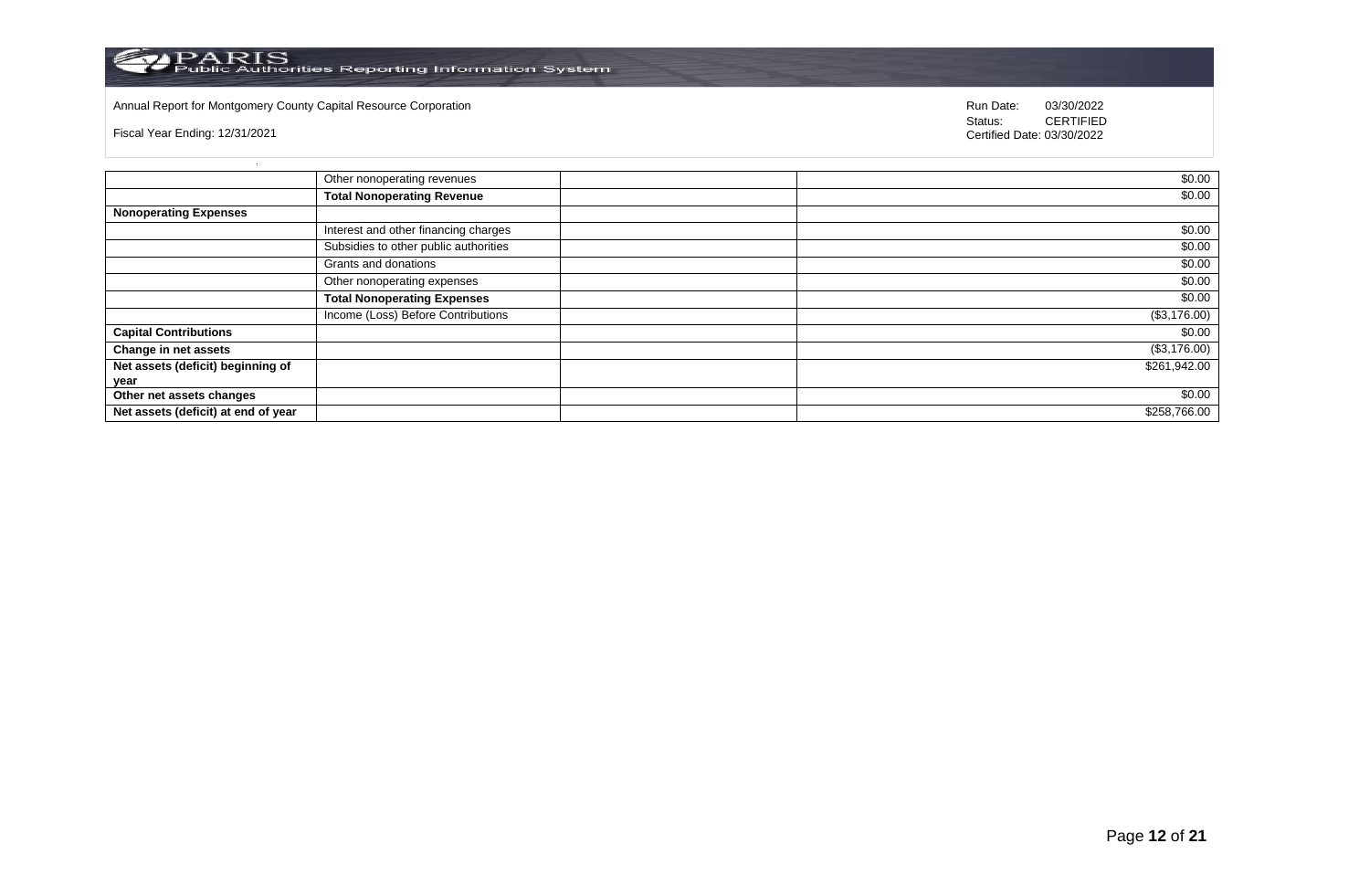

### **Current Debt**

| Question |                                                                                                                                                                             | Response   |
|----------|-----------------------------------------------------------------------------------------------------------------------------------------------------------------------------|------------|
|          | Did the<br>the reporting period?<br>Authority<br><sup>,</sup> have<br>outstanding debt. ⊾ anv outstanding<br>v point (<br>⊾durina f*<br>includina<br>i conduit debt.<br>anv | <b>Yac</b> |
|          | : reportina period :<br>' during the<br>' issued anv debt ∖<br>∘e Autr<br>ioritv<br>"t yes.<br>1163 US                                                                      | Νo         |

## **New Debt Issuances**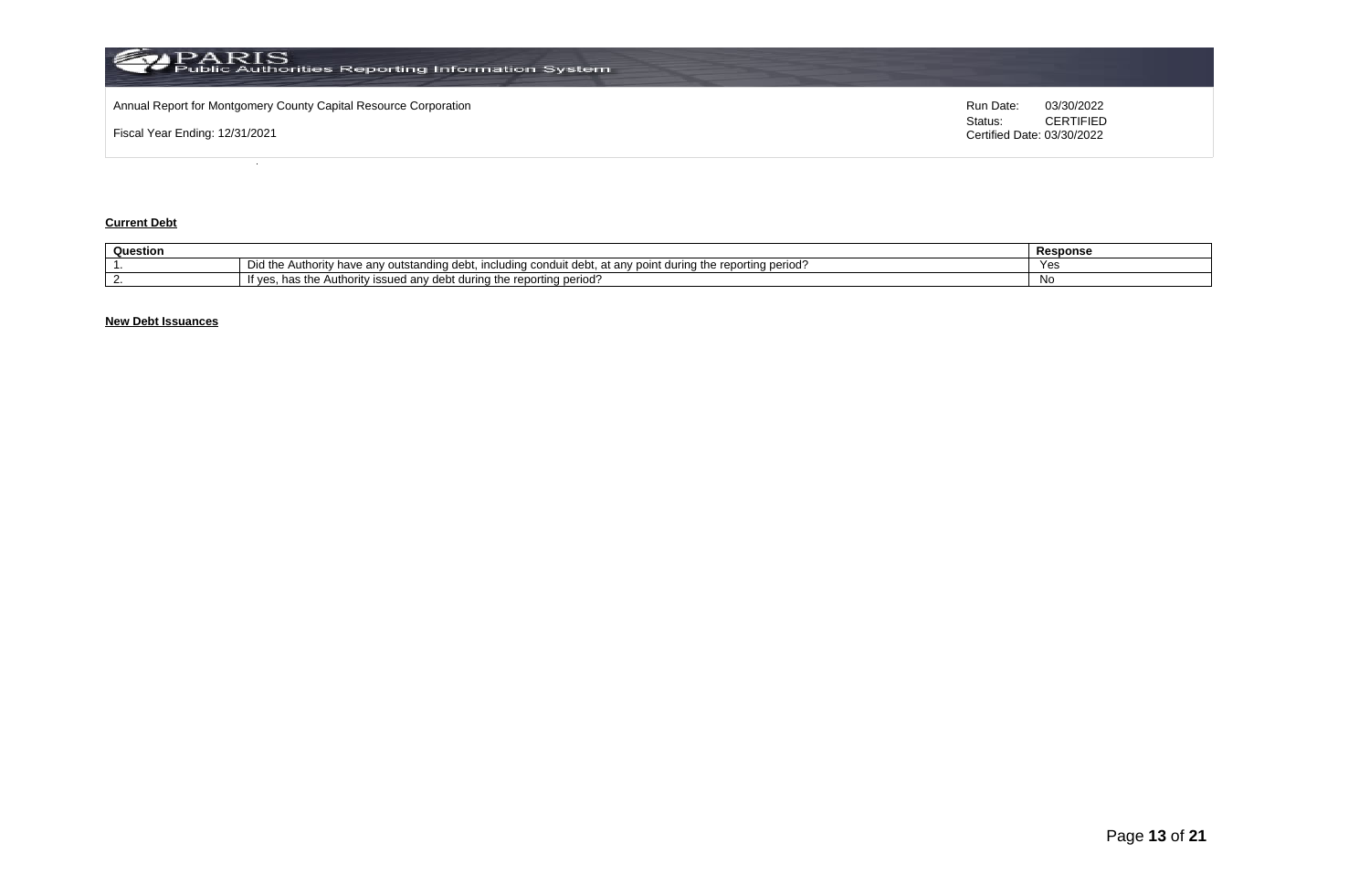

Annual Report for Montgomery County Capital Resource Corporation **Run Date:** 03/30/2022 **Run Date:** 03/30/2022

Fiscal Year Ending: 12/31/2021

Status: **CERTIFIED** Certified Date: 03/30/2022

## **Schedule of Authority Debt**

| <b>Type of Debt</b>                    |                                        |                                             | <b>Statutory Authorization(\$)</b> | Outstanding Start of Fiscal New Debt Issuances(\$)<br>Year(\$) |      | Debt Retired (\$) | <b>Outstanding End of Fiscal</b><br>Year(\$) |
|----------------------------------------|----------------------------------------|---------------------------------------------|------------------------------------|----------------------------------------------------------------|------|-------------------|----------------------------------------------|
| <b>State Obligation</b>                | State Guaranteed                       |                                             |                                    |                                                                |      |                   |                                              |
| <b>State Obligation</b>                | <b>State Supported</b>                 |                                             |                                    |                                                                |      |                   |                                              |
| <b>State Obligation</b>                | <b>State Contingent Obligation</b>     |                                             |                                    |                                                                |      |                   |                                              |
| <b>State Obligation</b>                | <b>State Moral Obligation</b>          |                                             |                                    |                                                                |      |                   |                                              |
| <b>Other State-Funded</b>              | Other State-Funded                     |                                             |                                    |                                                                |      |                   |                                              |
| Authority Debt - General<br>Obligation | Authority Debt - General<br>Obligation |                                             |                                    |                                                                |      |                   |                                              |
| Authority Debt - Revenue               | <b>Authority Debt - Revenue</b>        |                                             |                                    |                                                                |      |                   |                                              |
| Authority Debt - Other                 | Authority Debt - Other                 |                                             |                                    |                                                                |      |                   |                                              |
| Conduit                                |                                        | <b>Conduit Debt</b>                         | 0.00                               | 26,360,000.00                                                  | 0.00 | 2,515,000.00      | 23,845,000.00                                |
| Conduit                                |                                        | Conduit Debt - Pilot<br>Increment Financing |                                    |                                                                |      |                   |                                              |
| <b>TOTALS</b>                          |                                        |                                             | 0.00                               | 26,360,000.00                                                  | 0.00 | 2,515,000.00      | 23,845,000.00                                |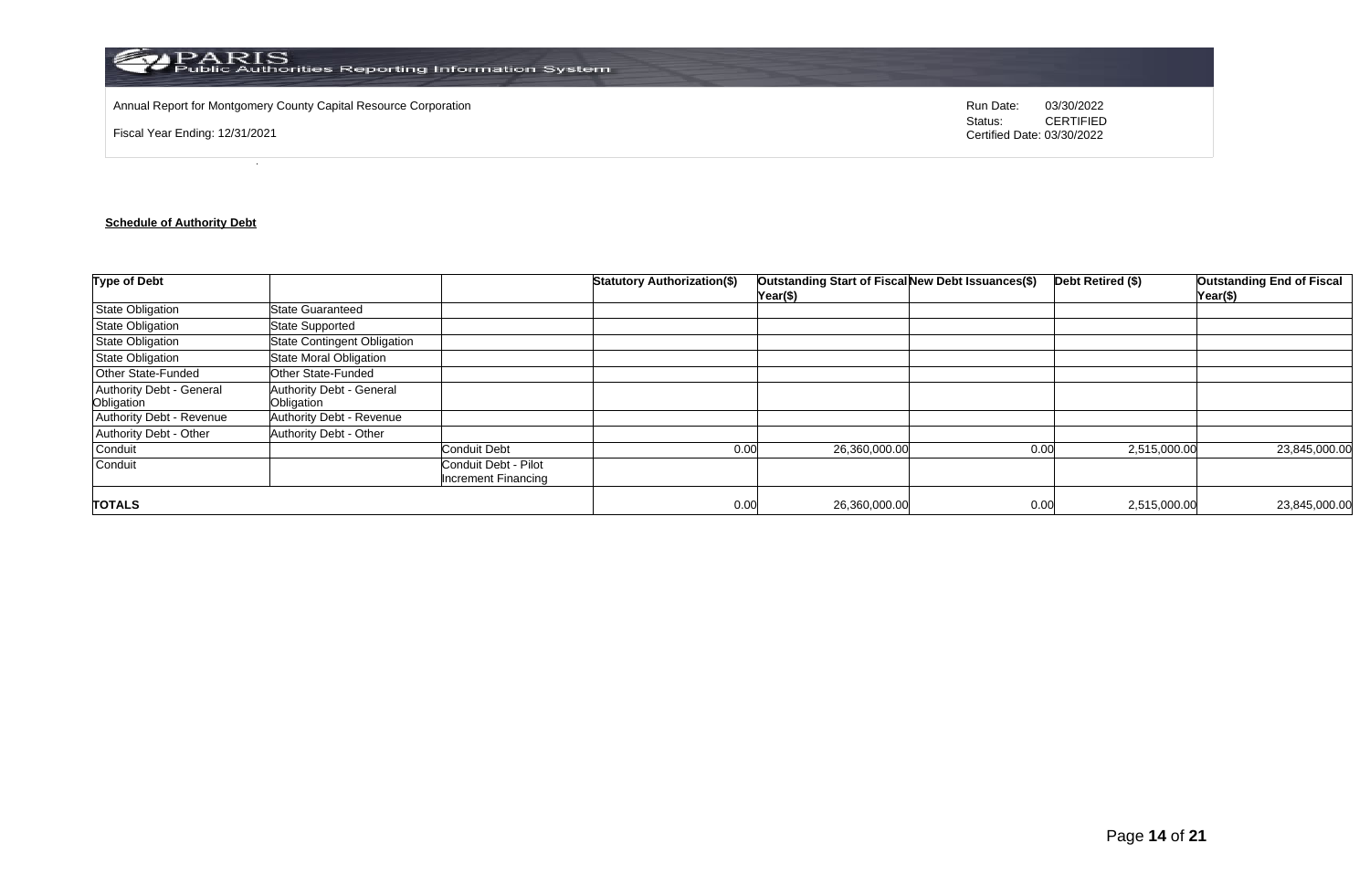

#### **Real Property Acquisition/Disposal List**

This Authority has indicated that it had no real property acquisitions or disposals during the reporting period.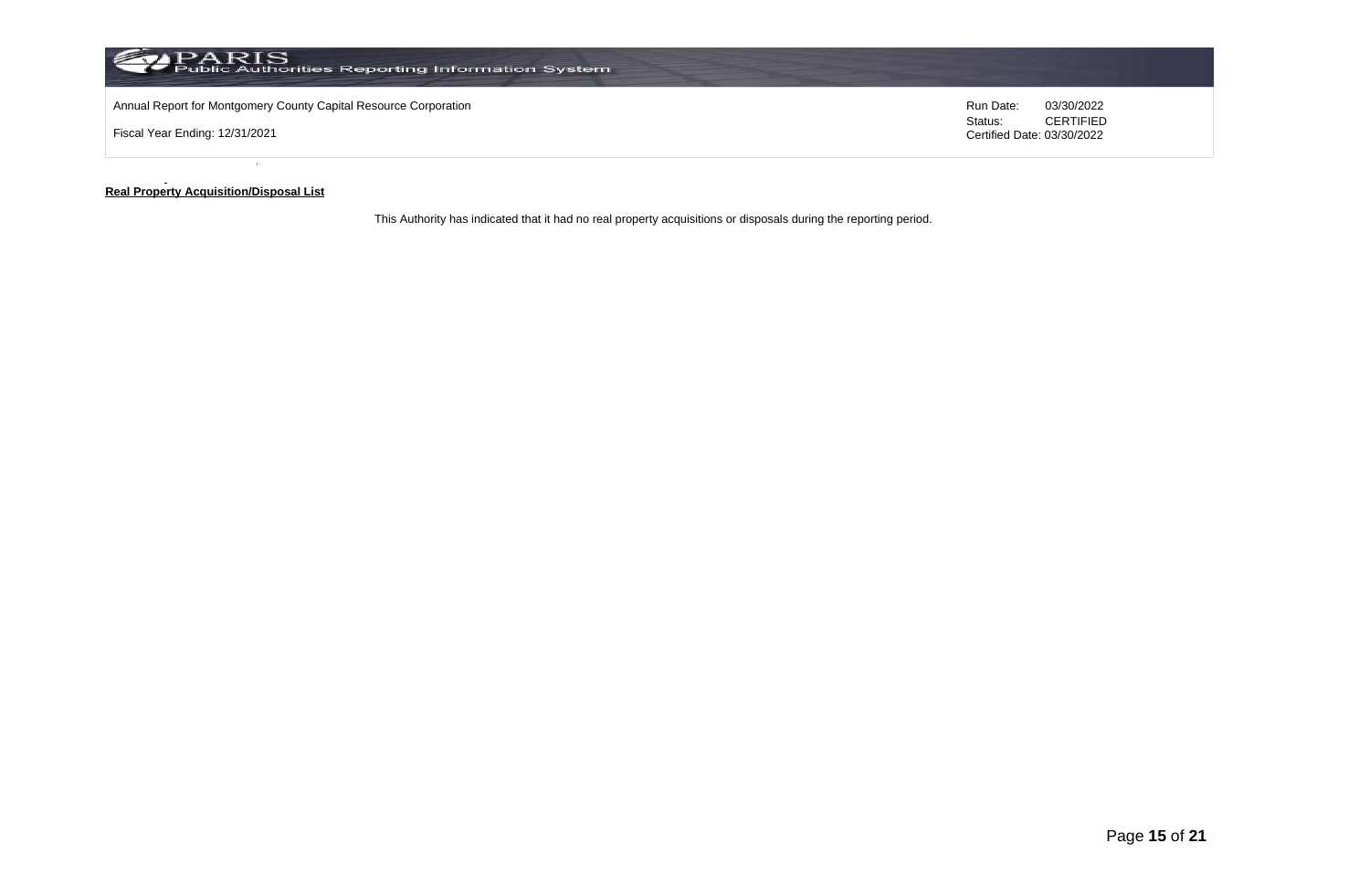

**Personal Property** 

This Authority has indicated that it had no personal property disposals during the reporting period.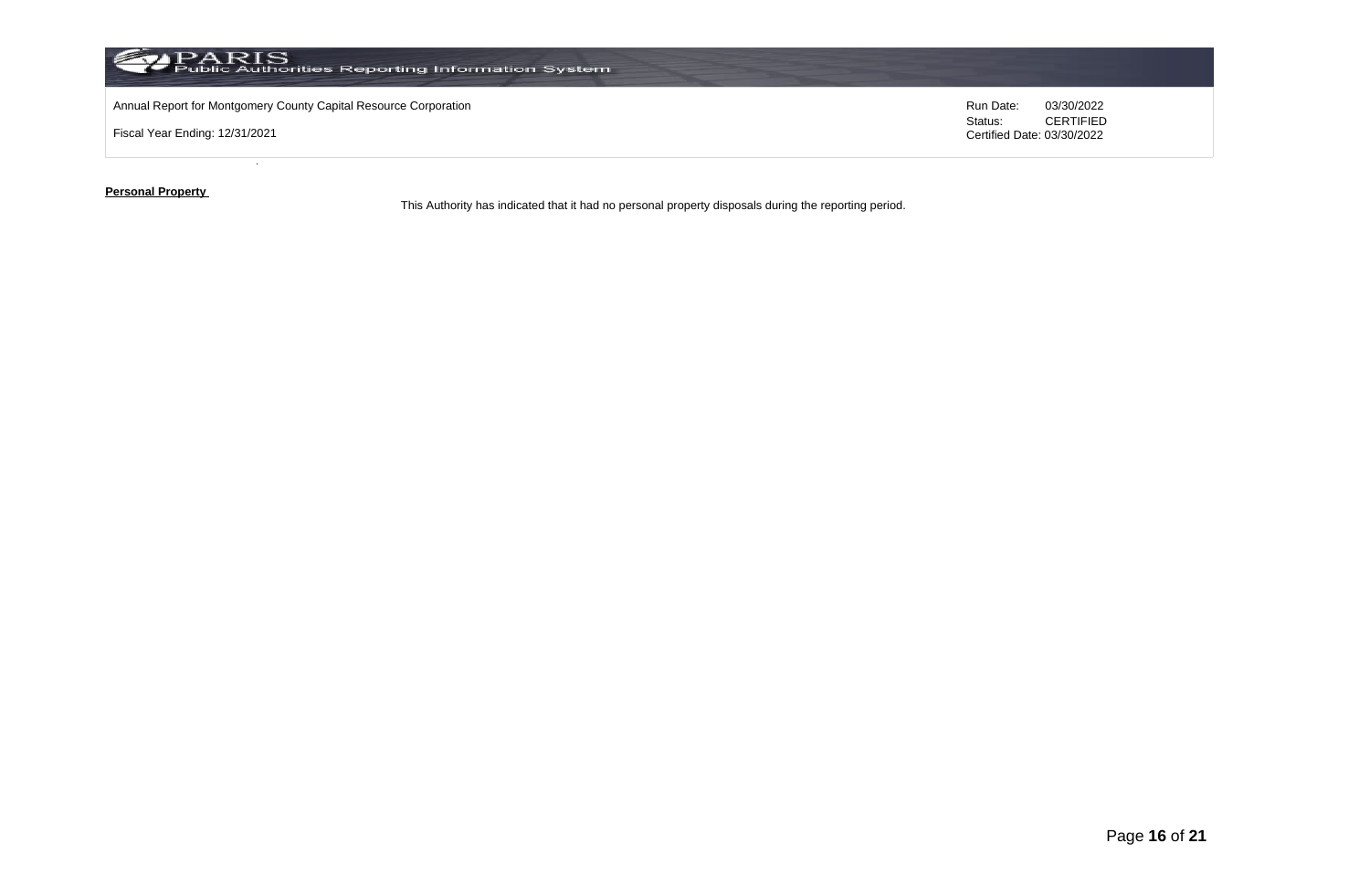

Annual Report for Montgomery County Capital Resource Corporation **Run Date:** 03/30/2022 **Run Date:** 03/30/2022

Fiscal Year Ending: 12/31/2021

Status: **CERTIFIED** Certified Date: 03/30/2022

### **Property Documents**

| Question |                                                                                                            | Response | URL (If Applicable)           |
|----------|------------------------------------------------------------------------------------------------------------|----------|-------------------------------|
|          | In accordance with Section 2896(3) of PAL, the Authority is required to prepare a report at least annually | Yes      | www.montgomerycountyworks.com |
|          | of all real property of the Authority. Has this report been prepared?                                      |          |                               |
|          | Has the Authority prepared policies, procedures, or guidelines regarding the use, awarding, monitoring,    | Yes      | www.montgomerycountyworks.com |
|          | and reporting of contracts for the acquisition and disposal of property?                                   |          |                               |
|          | In accordance with Section 2896(1) of PAL, has the Authority named a contracting officer who shall be      | Yes      | N/A                           |
|          | responsible for the Authority's compliance with and enforcement of such quidelines?                        |          |                               |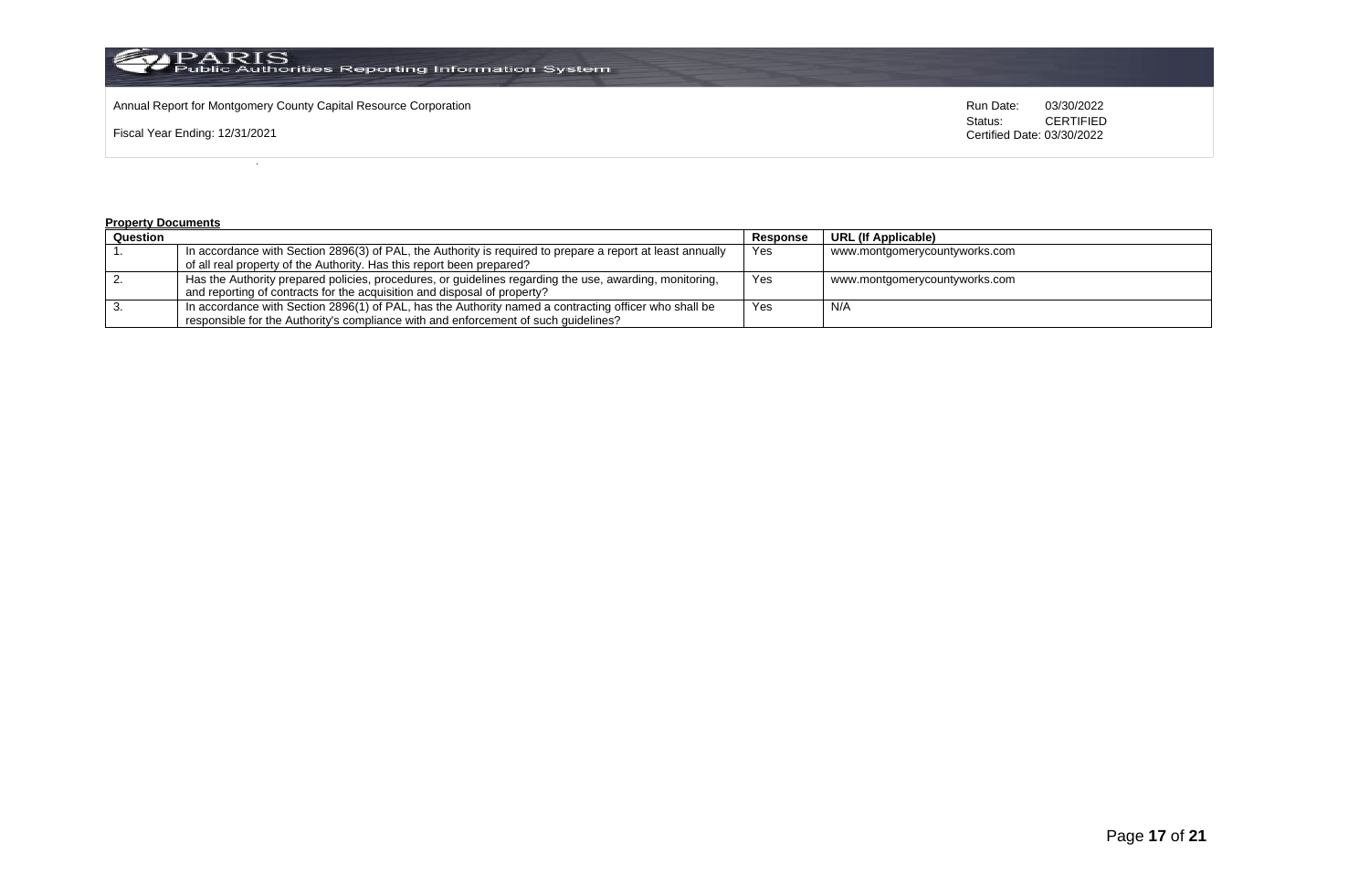

### **Grant Information**

This Authority has indicated that it did not award any grants during the reporting period.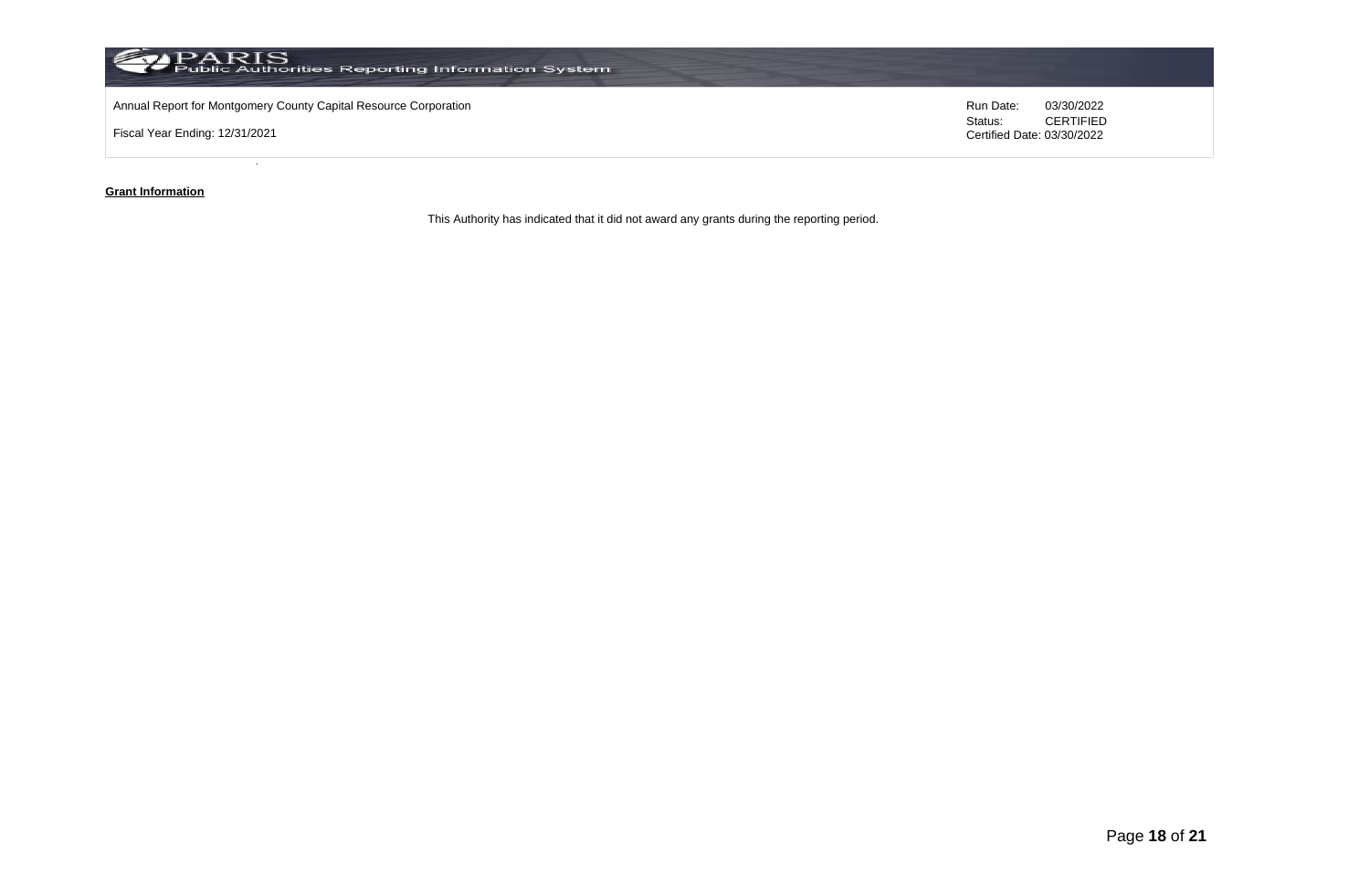

**Loan Information** 

This Authority has indicated that it did not have any outstanding loans during the reporting period.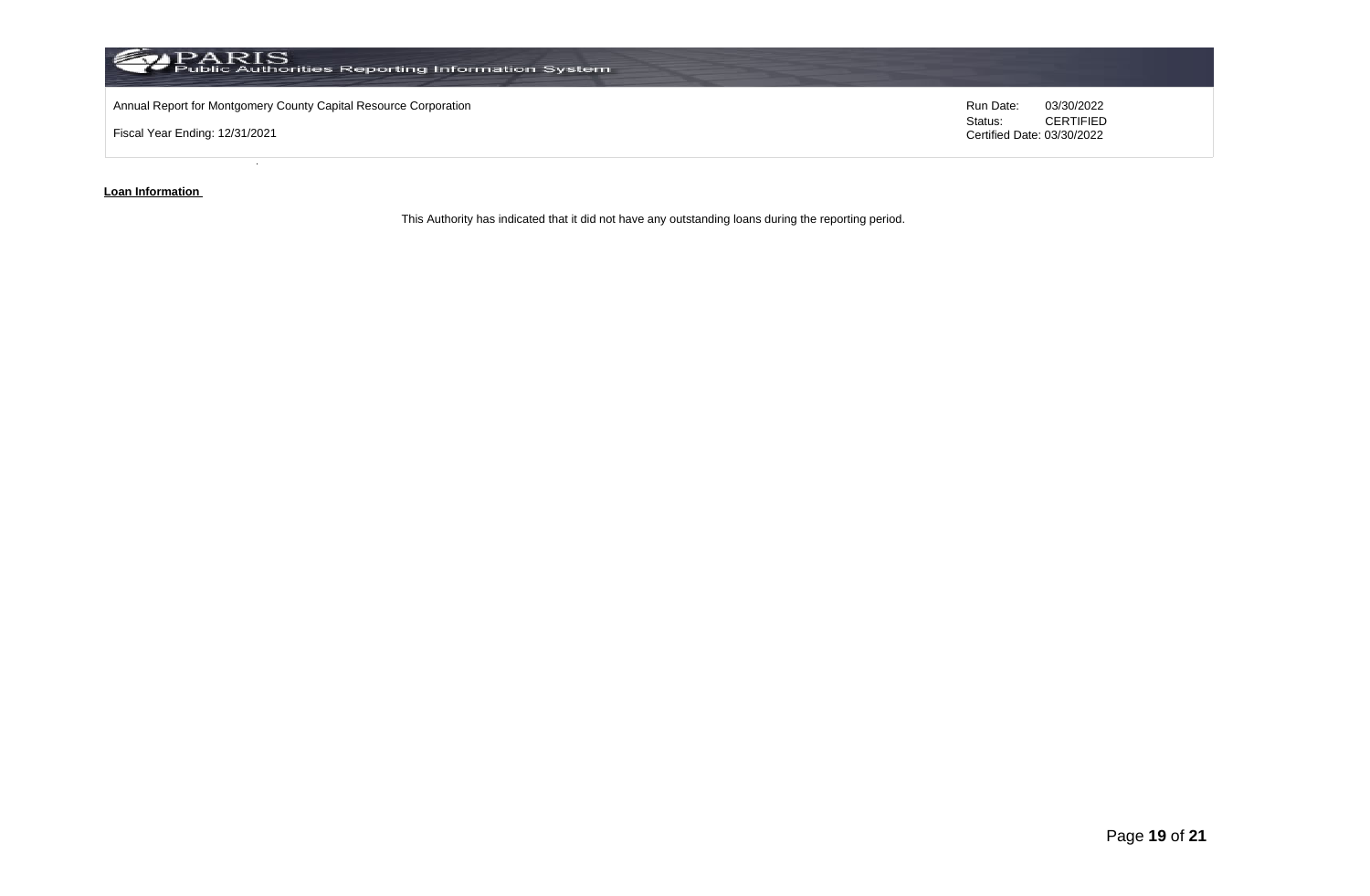

Annual Report for Montgomery County Capital Resource Corporation **Run Date:** 03/30/2022 **Run Date:** 03/30/2022

Fiscal Year Ending: 12/31/2021

Status: **CERTIFIED** Certified Date: 03/30/2022

**Bond Information** 

| Name of Recipient of Bond Proceeds | Family Counseling Services of | <b>Bond Interest Rate</b>                                           | -5.4                                                                                  |
|------------------------------------|-------------------------------|---------------------------------------------------------------------|---------------------------------------------------------------------------------------|
|                                    | Fulton County, Inc.           |                                                                     |                                                                                       |
| <b>Address Line1</b>               | 11-21 Broadway                | Last Year Bonds Expected to be Retired                              | 2050                                                                                  |
| <b>Address Line2</b>               |                               | Amount of Bond Principal Retired during the Reporting Year          | 1570000                                                                               |
| City                               | <b>GLOVERSVILLE</b>           | Amount of Bond Principal Retired Prior to Reporting Year            |                                                                                       |
| <b>State</b>                       | <b>NY</b>                     | <b>Current Amount of Bonds Outstanding</b>                          | \$6,760,000.00                                                                        |
| <b>Postal Code</b>                 | 12078                         | <b>Purpose of Project Requiring the Bond Issuance</b>               | <b>Commercial Property</b><br>Construction/Acquisition/Revitalization/I<br>mprovement |
| Plus4                              |                               | Was the Bond Issuance Expected to Result in New Jobs Being Created? | Yes                                                                                   |
| <b>Province/Region</b>             |                               | If yes, How Many Jobs Were Planned to be Created?                   | 10                                                                                    |
| Country                            | <b>United States</b>          | If yes, How Many Jobs Have Been Created to Date?                    |                                                                                       |
| <b>Amount of Bonds Issued</b>      | \$8,330,000.00                | Have the Bonds Been Fully Retired?                                  | No                                                                                    |
| <b>Date Bonds Issued</b>           | 3/18/2020                     |                                                                     |                                                                                       |

| Name of Recipient of Bond Proceeds | <b>HFM BOCES</b>      | <b>Bond Interest Rate</b>                                           | $\overline{2}$                              |
|------------------------------------|-----------------------|---------------------------------------------------------------------|---------------------------------------------|
| <b>Address Line1</b>               | 2755 State Highway 67 | Last Year Bonds Expected to be Retired                              | 2034                                        |
| <b>Address Line2</b>               |                       | Amount of Bond Principal Retired during the Reporting Year          | 945000                                      |
| City                               | <b>JOHNSTOWN</b>      | Amount of Bond Principal Retired Prior to Reporting Year            | 4945000                                     |
| <b>State</b>                       | NY                    | <b>Current Amount of Bonds Outstanding</b>                          | \$17,085,000.00                             |
| <b>Postal Code</b>                 | 12095                 | Purpose of Project Requiring the Bond Issuance                      | Education/Training(Business<br>Development) |
| Plus4                              |                       | Was the Bond Issuance Expected to Result in New Jobs Being Created? | No                                          |
| <b>Province/Region</b>             |                       | If yes, How Many Jobs Were Planned to be Created?                   |                                             |
| Country                            | <b>United States</b>  | If yes, How Many Jobs Have Been Created to Date?                    |                                             |
| <b>Amount of Bonds Issued</b>      | \$22,975,000.00       | Have the Bonds Been Fully Retired?                                  | No                                          |
| <b>Date Bonds Issued</b>           | 9/17/2014             |                                                                     |                                             |